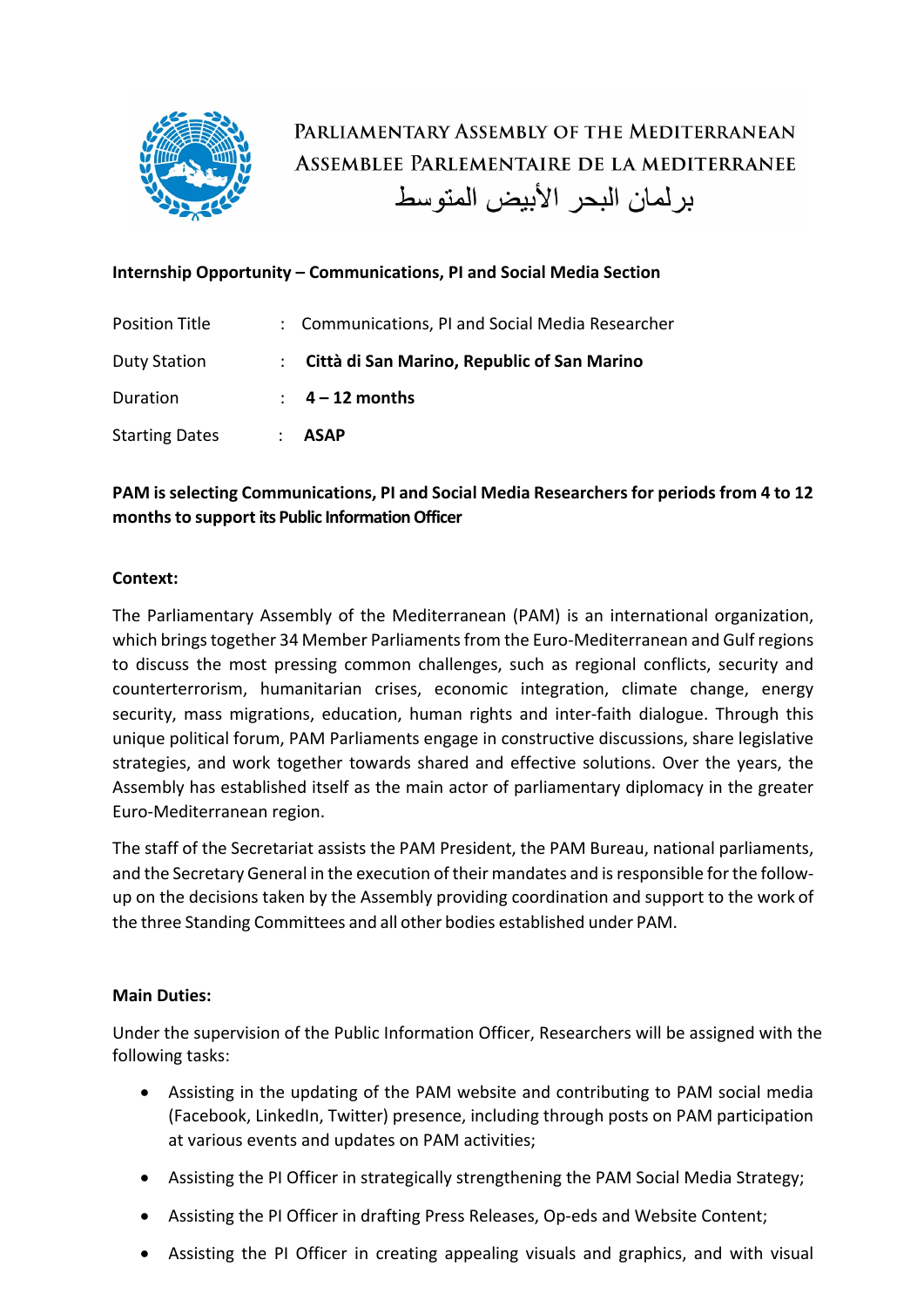design of output documents (i.e. annual report);

- Assisting the PI Officer in drafting and/or editing PAM documents;
- Monitoring traditional and social media from the Euro-Mediterranean and Gulf Regions for content related to PAM;
- Undertake other assignments as required.

#### **Qualifications:**

- Recent graduate (or close to completion) with a minimum of a Bachelor's degree in relevant subjects (Political Science, International Relations, Media Studies, Political Communications, Information Science, Foreign Languages, etc.); Master's degree strongly preferred;
- Strong interest in international relations and political communications;
- Good knowledge of Social Media and Web-based communications;
- Knowledge of relevant software (i.e. Canva or alternatives);
- Fluency in English required, fluency in French and/or Arabic strongly preferred, knowledge of other regional languages welcomed;
- Ability to manage a multitude of different tasks and prioritize the work to ensure that all deadlines are met with minimal supervision;
- Teamwork: Works collaboratively with Officers and colleagues to achieve organizational goals.

### **Competencies:**

- Knowledge related to web design and/or digital marketing;
- Ability to adjust language, tone, style, and format to different types of audience;
- Ability to think critically, complete tasks under deadlines, solve problems quickly and effectively, and anticipate potential problems before they occur;
- Impeccable attention to detail;
- Good understanding of the work and mandate of PAM.

#### **Notice:**

- Kindly note that the internship is unpaid and on full-time basis. Researchers work five days per week under the supervision of a staff member.
- Candidates of certain nationalities must obtain a visa authorizing their stay in San Marino before they depart to begin their internship. While this is the overall responsibility of the selected candidate, PAM Secretariat will provide information and supporting documents as needed.
- In the context of the COVID-19 pandemic, applicants must be willing and prepared to